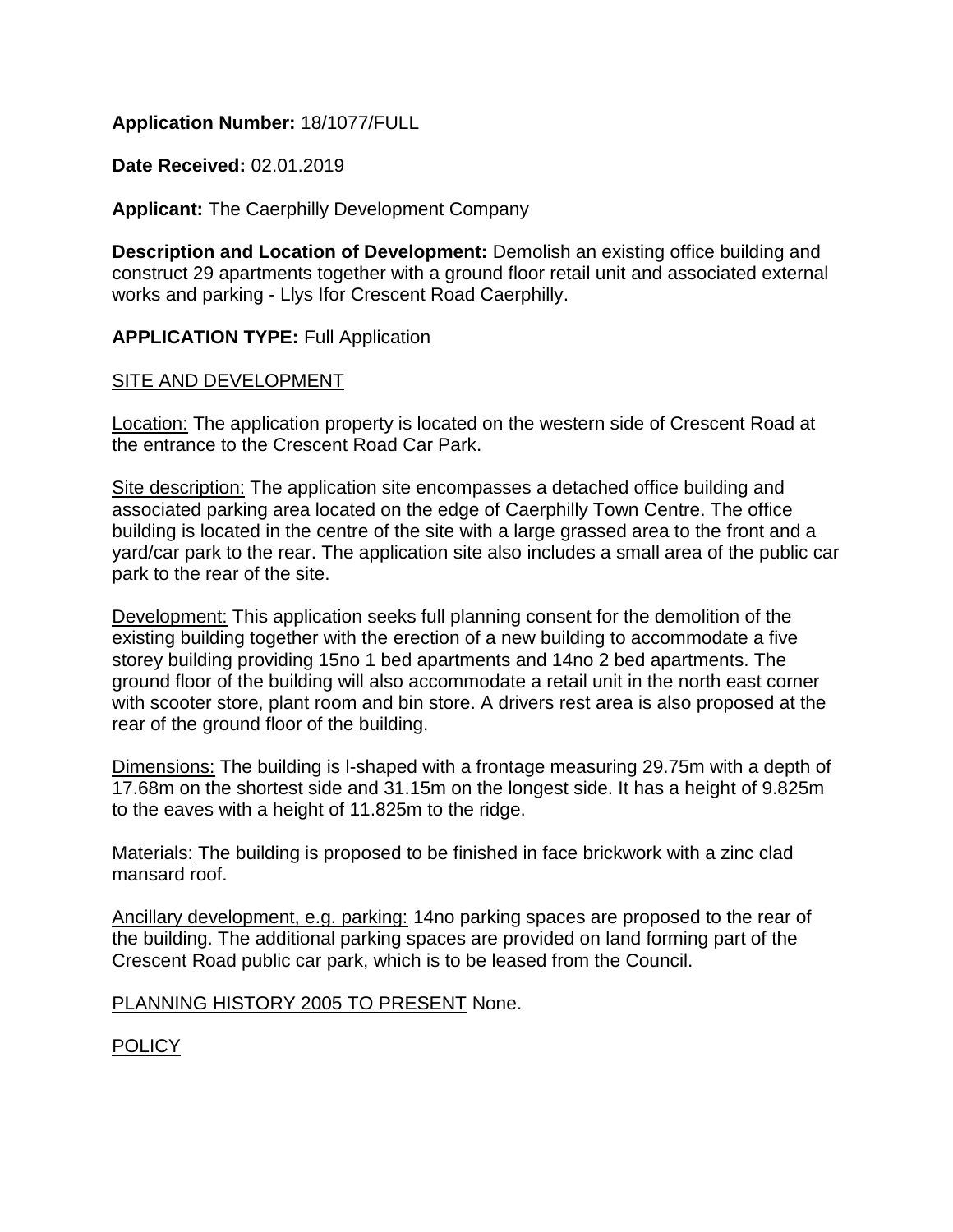Local Development Plan: Caerphilly County Borough Local Development Plan up to 2021 - Adopted November 2010.

Policies Within settlement limits.

Local Development Plan: SP3 (Development in the Southern Connections Corridor), SP5 (Settlement Boundaries), SP6 (Place Making), CW2 (Amenity), CW3 (Design Considerations: Highways), CW4 (Natural Heritage Protection), CW11 (Affordable Housing Planning Obligation) and CW15 (General Locational Constraints).

Supplementary Planning Guidance LDP 5 Car Parking Standards sets out parking requirements for all developments.

Supplementary Planning Guidance LDP 6 Building Better Places to Live gives advice on all levels of development.

Caerphilly Basin Masterplan.

National Policy: Paragraph 3.9 - The special characteristics of an area should be central to the design of a development. The layout, form, scale and visual appearance of a proposed development and its relationship to its surroundings are important planning considerations. A clear rationale behind the design decisions made, based on site and context analysis, a strong vision, performance requirements and design principles, should be sought throughout the development process and expressed, when appropriate, in a design and access statement.

Paragraph 3.16 - Planning authorities should through a process of negotiation seek to improve poor or average developments which are not well designed, do not take account of their context and consider their place, or do not meet the objectives of good design. Where this cannot be achieved proposals should be rejected. However, they should not attempt to impose a particular architectural taste or style arbitrarily and should avoid inhibiting opportunities for innovative design solutions. If a decision maker considers that a planning application should not be approved because of design concerns they should ensure that these reasons are clearly articulated in their decision and justified with sufficient evidence. In the event of an appeal, in these circumstances, the Planning Inspectorate will need to examine the issues in detail and consider if the proposal meets the objectives of good design including the relationship between the site and its surroundings.

National Planning Guidance contained in Technical Advice Note 12 - Design.

Future Wales - The National Plan 2040 sets out the spatial strategy for Wales for the next 20 years and provides Policies that should be taken into account in the determination of applications at all levels.

### ENVIRONMENTAL IMPACT ASSESSMENT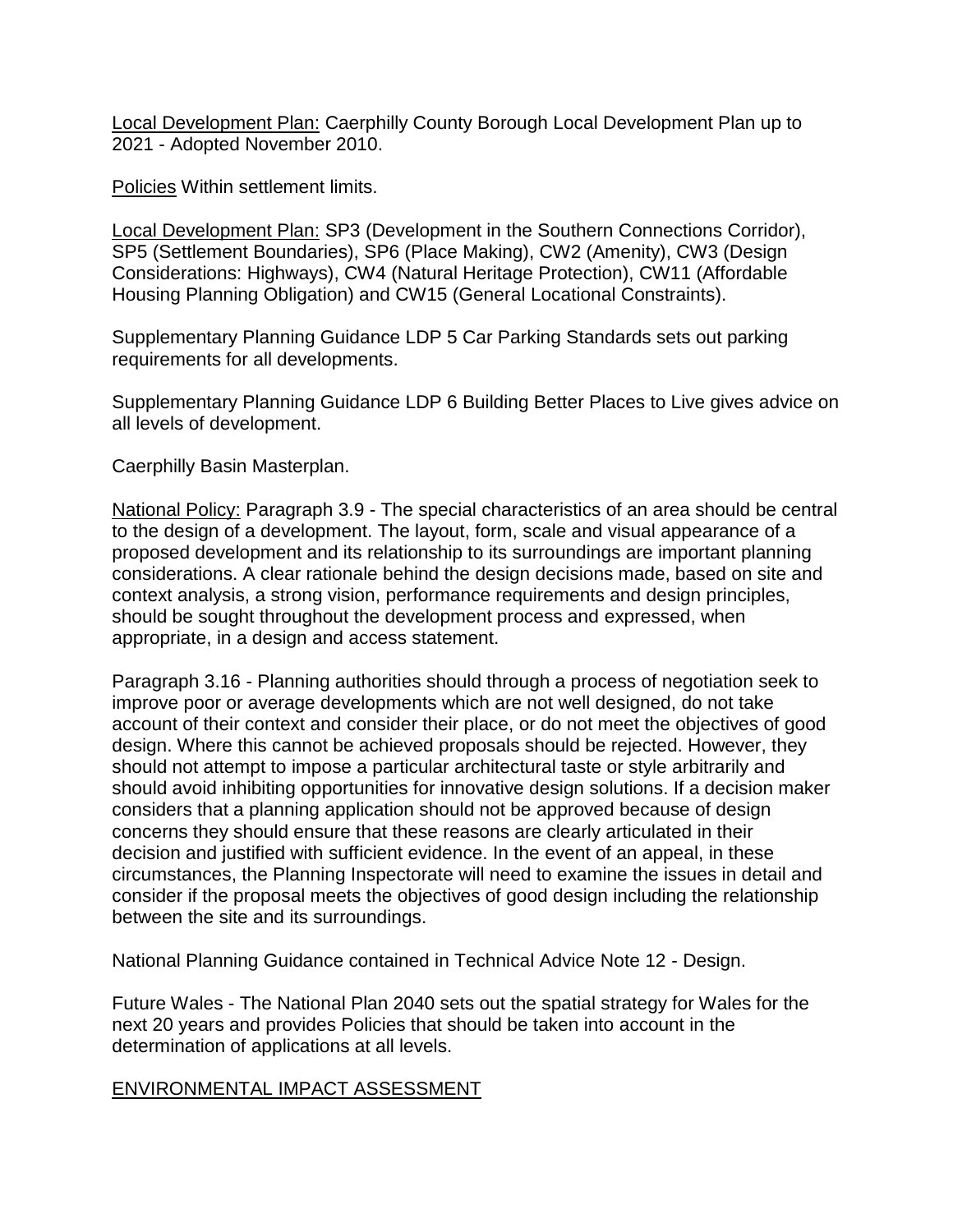## Did the application have to be screened for an EIA? No.

Was an EIA required? No.

COAL MINING LEGACY

Is the site within an area where there are mining legacy issues? The site is located in a low risk area.

#### **CONSULTATION**

CADW - No objection.

Caerphilly Town Council - No comments received in respect of the amended scheme.

Transportation Engineering Manager - CCBC - No objection subject to conditions.

Head Of Public Protection - CCBC - No objection subject to conditions.

Heritage And Placemaking Officer - No objection subject to the submission of details of materials and for the design of the frontage of the retail area.

Senior Engineer (Land Drainage) - No objection subject to the submission of a land drainage scheme.

Senior Arboricultural Officer (Trees) - No comments received.

Parks And Open Spaces - No comments received.

Ecologist - No objection subject to the provision of bio-diversity enhancement.

Landscape Architect - CCBC - No objection subject to conditions.

Dwr Cymru - Provide advice to be conveyed to the developer.

Wales & West Utilities - No comments received.

Police Architectural Liaison Officer - No objection.

Western Power Distribution - Provide advice to be conveyed to the developer.

Landscape Architect - CCBC - No objection.

Senior Engineer (Land Drainage) - No objection subject to the submission of a land drainage scheme.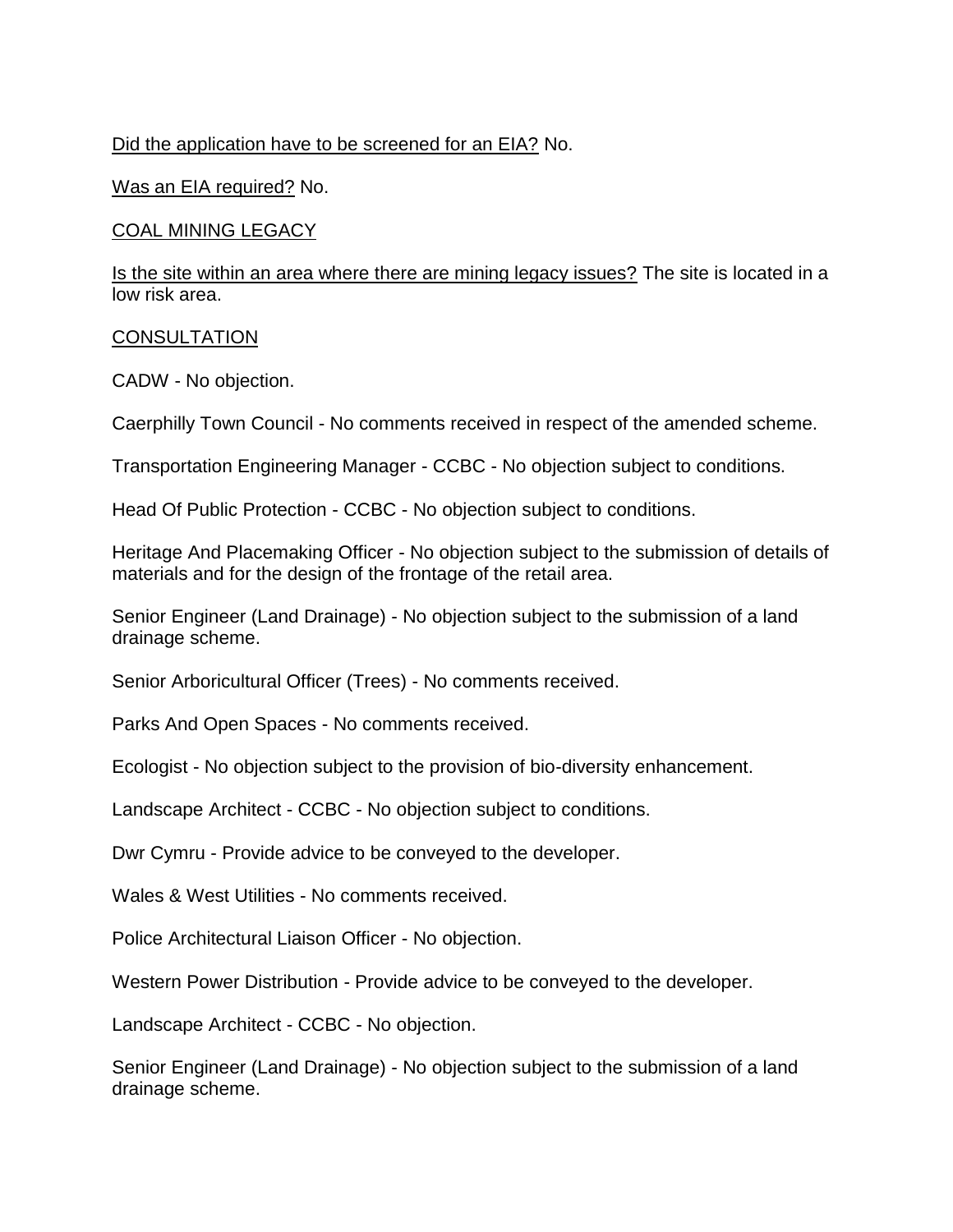Landscape Architect - CCBC - No objection subject to conditions.

Strategic & Development Plans - Agrees with the findings of the Viability Assessment and raises no objection to the application.

### ADVERTISEMENT

Extent of advertisement: The application was advertised by means of a site notice and neighbour letters.

Response: One letter of objection was received.

Summary of observations:

- 1. Lack of car parking.
- 2. Loss of view.
- 3. Will elderly residents want to live in such a busy area?
- 4. The building is too large.

## SECTION 17 CRIME AND DISORDER ACT

What is the likely effect of the determination of this application on the need for the Local Planning Authority to do all it reasonably can to prevent crime and disorder in its area? None.

### EU HABITATS DIRECTIVE

Does the development affect any protected wildlife species? The application was supported by an ecological survey. This survey has been assessed by the Council's Ecologist and it is accepted that the impact on protected species is acceptable subject to bio diversity enhancement. In that regard the proposal complies with Policy CW4 of the LDP.

Is this development Community Infrastructure Levy liable? Yes. The application site is located in the Higher Viability area where CIL is charged at £40 per square metre for residential uses, CIL is also charged at £100 per square metre for retail uses and £25 for food and drink uses.

### ANALYSIS

Policies: The application has been considered in accordance with national planning policy and guidance, local plan policy and supplementary planning guidance. This application seeks full planning consent for the erection of a mixed use development of retail and residential uses on a site on the edge of Caerphilly Town Centre and located within the defined settlement limits. As such it is considered that the principal of the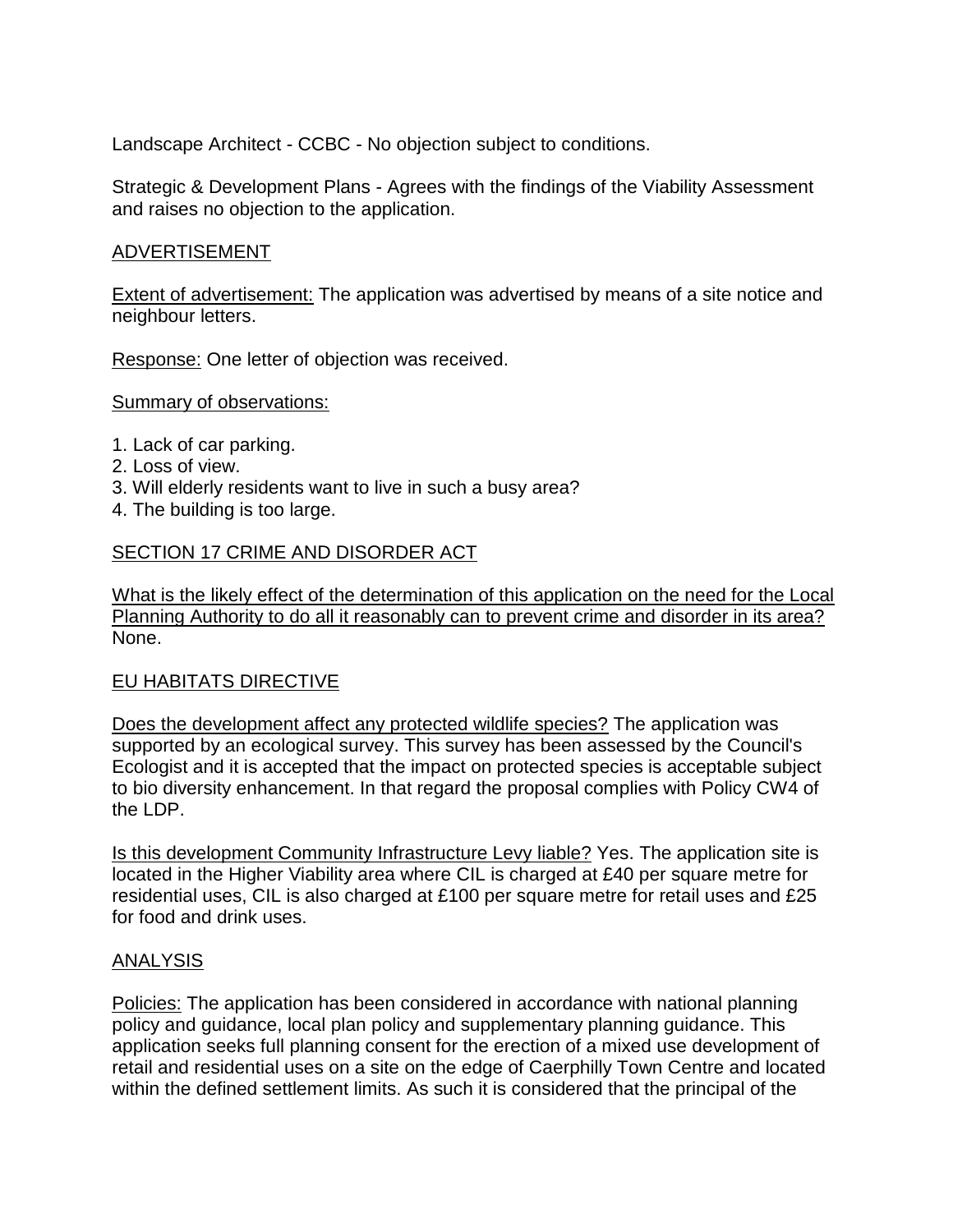development is acceptable having regard for the function of settlements within Caerphilly County Borough and the requirements of Policies SP3 and SP5 of the LDP. In that regard the main points to consider in the determination of this application are whether the proposed development is acceptable in terms of its design, scale and massing, impact on the amenity of the area and highway safety issues.

With regard to the first matter it is acknowledged that the application proposes a five storey building with accommodation provided in the mansard roof space. However, this height has been reduced by one storey from the original proposal and as can be seen from the street view elevation plans submitted with the application, the proposed building would be similar in scale to the adjacent office building with lower eaves and ridge heights than that building. In that regard it is not considered that the scale of the building is out of keeping with the character of the area. In terms of the use of materials it is considered that the face brickwork proposed for the walls of the building are in keeping with the character of the buildings immediately adjacent to the application site and in terms of the zinc mansard roof it is considered that this represents a good mixture of the old and the new which acknowledges the traditional character of materials used in roofing dwellings in the area whilst utilising modern construction techniques. In that regard it is considered that the materials used are acceptable. The design of the building is also considered to have regard for the character of the wider area and maximises the opportunities offered by this prominent site located close to Caerphilly Castle and as such the proposal is considered to be acceptable in design terms and complies with Policy SP6 of the LDP.

In terms of the amenity of the area it should be noted that the application site is located on the edge of Caerphilly Town Centre and in close proximity to Caerphilly Castle and Crescent Road car park. In that regard it is considered that the site offers a unique opportunity for a mixed use such as that proposed which will enable much needed housing to be provided in close proximity to the services offered in the town centre, together with a retail use that can complement the attractions offered by the castle. The provision of the driver's rest area will also help to meet the aims of the Caerphilly Basin Masterplan to improve Caerphilly as a tourist destination by encouraging increased dwelling time in the town centre. These benefits, together with the location of the building in a mostly commercial area surrounded by office buildings, churches, the castle and the car park mean that the use of the building is compatible with the existing uses in the area and there would be no unacceptable impact on the amenity of the area. There would also be no loss of privacy to neighbouring buildings as a result of the proposal and as such it is considered that the proposal complies with Policy CW2 of the LDP.

In respect of highway safety it should be noted that careful consideration has been given to the level of car parking to be provided as part of this development. In that regard additional land is also to be leased from the Council in order to provide additional parking to meet the requirements of the adopted supplementary planning guidance. The Transportation Engineering Services Manager has also considered the impact of the proposal on the highway network serving the area and it is not considered that there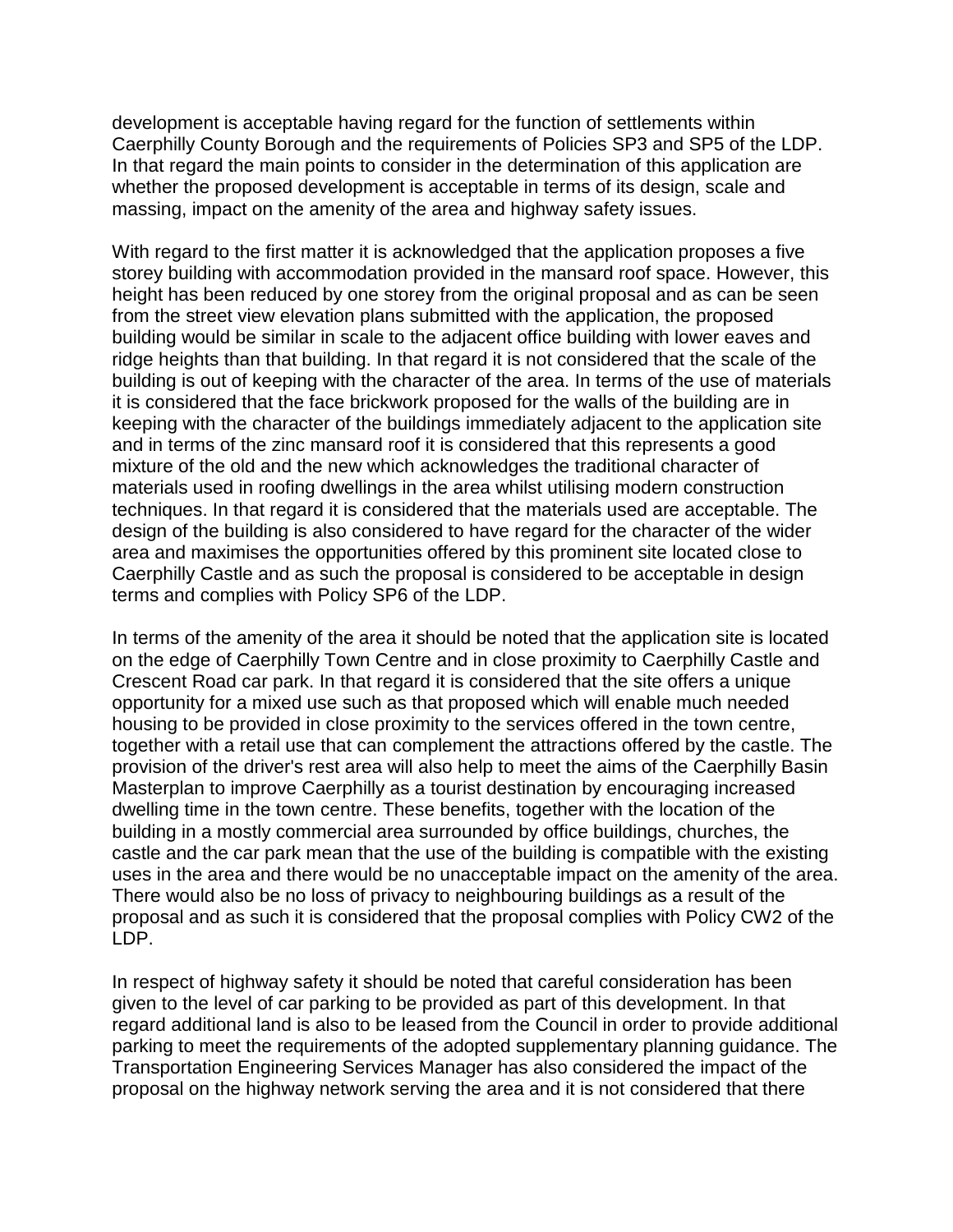would be any detrimental impact. In that regard it is considered that the proposal complies with Policy CW3 of the LDP.

It should be noted that Policy CW11 of the LDP sets out targets for the provision of affordable housing within the County Borough and in the Caerphilly Basin area this target is set at 40% of all units proposed. However this is a target and regard must be ad for whether or not the development is viable. In that respect the applicant has submitted a viability assessment which has been independently assessed by the Council. It is considered that the assessment adequately establishes that the provision of affordable housing would not be viable in this instance and as such none is proposed. This is in accordance with Policy CW11 and the Guidance contained in Supplementary Planning Guidance LDP1.

Comments from Consultees: The Head of Public Services has raised concerns as to whether or not sufficient space has been provided within the development to accommodate the number of bins required to comply with the Council's current standards. It is acknowledged that the provision of refuse storage is a material planning consideration but it should also be noted that a balance must be struck between this and the need to enable development on this site. In that regard it is considered that sufficient provision has been made within the development for the storage of waste from a planning perspective and it is for the developer and the Head of Public Services to liaise with regard to alternative provision within the site.

No other objections are raised.

# Comments from public:

- 1. Lack of car parking This is addressed above.
- 2. Loss of view This is not a material planning consideration.

3. Will elderly residents want to live in such a busy area? - This is a matter of personal choice for the potential residents and is not a material planning consideration.

4. The building is too large - This is addressed above.

Other material considerations: The duty to improve the economic, social, environmental and cultural well-being of Wales, has been considered in accordance with the sustainable development principle, under section 3 of the Well-Being of Future Generations (Wales) Act 2015. In reaching the recommendation below, the ways of working set out at section 5 of that Act have been taken into account, and it is considered that the recommendation is consistent with the sustainable development principle as required by section 8 of that Act.

Future Wales - The National Plan 2040 was published on 24 February 2021 and forms part of the statutory development plan for the county borough. In addition to this Planning Policy Wales (PPW) has been amended to take account of Future Wales and PPW Edition 11 has also been published on 24th February 2021. In reaching the conclusion below full account has been taken of both Future Wales and PPW Edition 11 and where they are particularly pertinent to the consideration of the proposals they have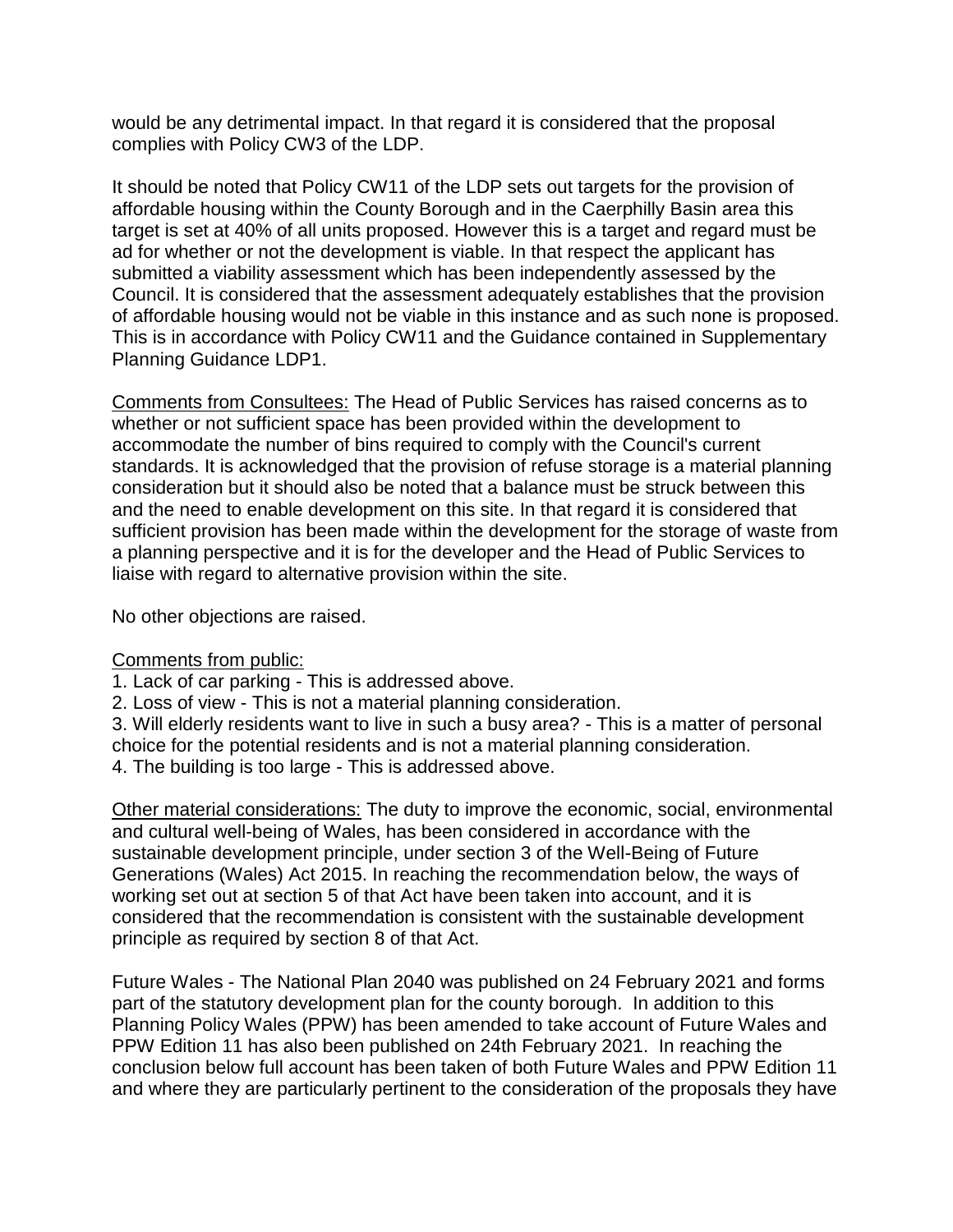been considered as part of the officer's report. It is considered that the recommendation(s) in respect of the proposals is (are) in conformity with both Future Wales and PPW Edition 11.

RECOMMENDATION that Permission be GRANTED

This permission is subject to the following condition(s)

01) The development hereby permitted shall be begun before the expiration of five years from the date of this permission. REASON: To comply with the provisions of Section 91 of the Town and Country Planning Act 1990.

02) The development shall be carried out in accordance with the following approved plans and documents: 1360 PL1 01A - Site Location Plan, 1360 PL1 03D - Proposed Ground Floor and Site Plan, 1360 PL1 04C - Proposed Upper Floors Plan, 1360 PL1 05C - Proposed Elevations, 1360 PL1 06B - Street Elevations. REASON: To ensure that the development is carried out only as approved by the Local Planning Authority.

03) The development shall not be commenced until the area indicated for the parking of vehicles has been laid out in accordance with the submitted plans and that area shall not thereafter be used for any purpose other than the parking of vehicles.

REASON: In the interests of highway safety in accordance with policy CW3 of the adopted Caerphilly County Borough Local Development Plan up to 2021.

04) Prior to the occupation of the development hereby approved all hard surfacing within the site shall have been:

1) constructed in porous or permeable materials, or

2) provided with drainage to direct run-off water from the hard surface to a porous or permeable area or surface within the curtilage of the dwellinghouse, and

3) where a surface is to be used as a parking area or drive it shall not be constructed in loose materials,

and thereafter those areas shall be permanently maintained so as to comply with requirements 1), 2) and 3) of this condition.

REASON: To provide a sustainable drainage system and avoid loose materials being taken out onto the highway in accordance with policies CW3 and SP6 of the adopted Caerphilly County Borough Local Development Plan up to 2021.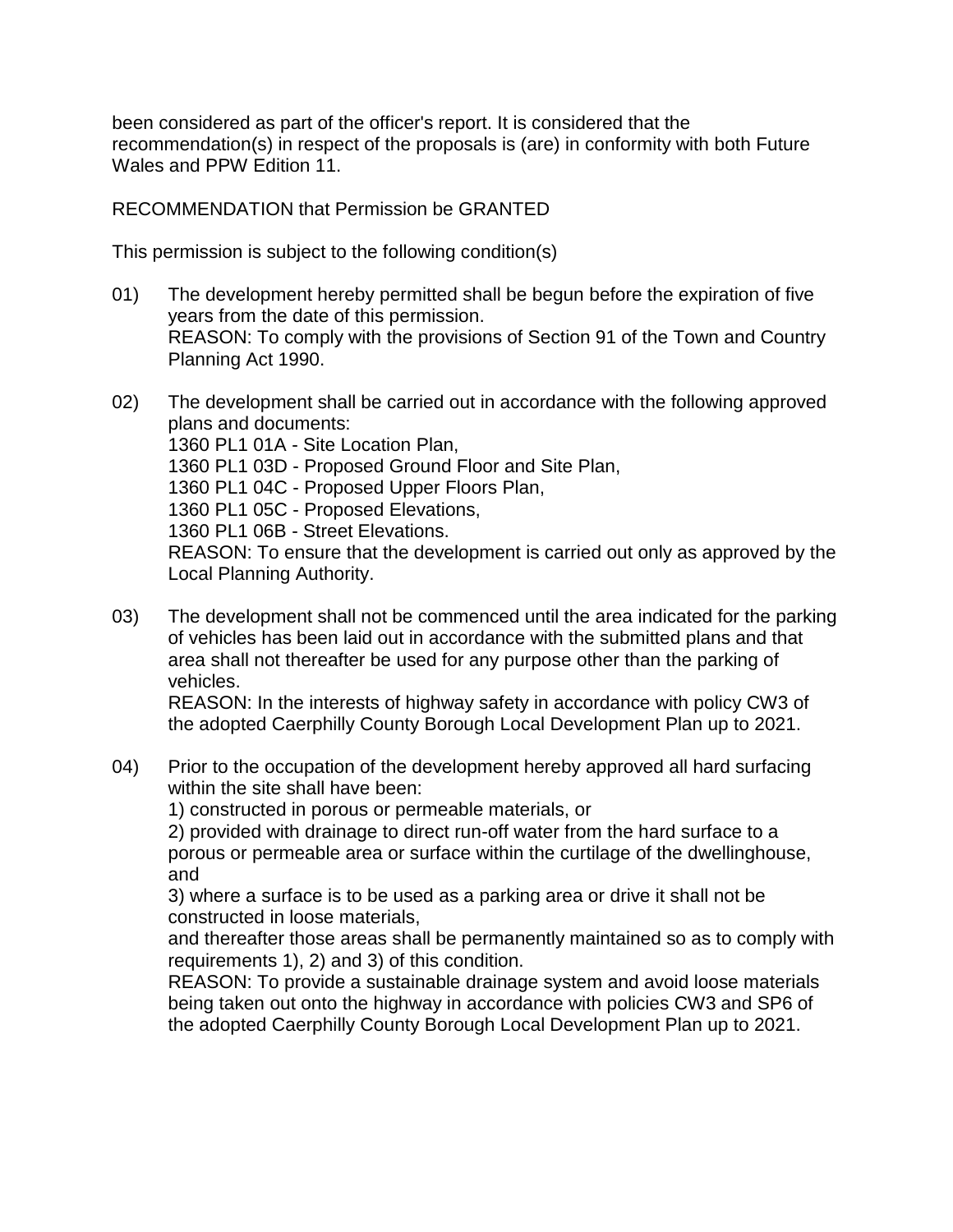05) Prior to the commencement of the development a scheme depicting hard and soft landscaping shall be submitted to and agreed in writing by the Local Planning Authority. Those details shall include:

(a) Proposed finished ground levels or contours; means of enclosure; car parking layouts; other vehicle and pedestrian access and circulation areas; hard surfacing materials; minor structures including furniture, play equipment, refuse or other storage units; and

(b) Proposed and existing functional services above and below ground (e.g. drainage, power, communications cables, pipelines etc. indicating lines, manholes etc.); and

(c) Planting plans; written specifications (including cultivation and other operations associated with plant and grass establishment); schedules of plants, noting species, plant sizes and proposed numbers/densities where appropriate. The development shall be carried out in accordance with the agreed scheme and all planting, seeding, turfing/hard landscaping works comprised in the approved details of landscaping shall be carried out in the first planting season following the occupation of the buildings or the completion of the development, whichever is the sooner. Any trees or plants which within a period of 5 years from the completion of the development die, are removed or become seriously damaged or diseased shall be replaced in the next planting season with others of similar size and species, unless the Local Planning Authority gives written consent to any variation.

REASON: In the interests of the visual amenity of the area in accordance with policies CW2 and SP6 of the adopted Caerphilly County Borough Local Development Plan up to 2021.

06) Prior to the commencement of development, a Japanese Knotweed remediation plan shall be submitted to, and approved in writing by the Local Planning Authority. The plan shall be implemented as agreed by a suitably qualified and licenced contractor.

REASON: To prevent possible offences under the Wildlife and Countryside Act 1981 (as amended) by preventing damage to the proposed new building and infrastructure and to prevent the spread of a Schedule 9 species.

- 07) The building shall incorporate 6 No. integrated Swift boxes, to be installed in the walls at the highest points available and to be integrated as a cluster. The boxes must be built in prior to beneficial use of the building. REASON: To provide compensation and additional nesting for birds as a biodiversity enhancement, in accordance with Part 1 Section 6 of the Environment (Wales) Act 2016, and policy contained in Welsh Assembly Government's Planning Policy Wales (2016) and Tan 5 Nature Conservation and Planning (2009).
- 08) No part of the buildings shall be occupied until a scheme has been submitted to and approved in writing by the Local Planning Authority for the control of noise emanating from the building(s) and associated plant and equipment. The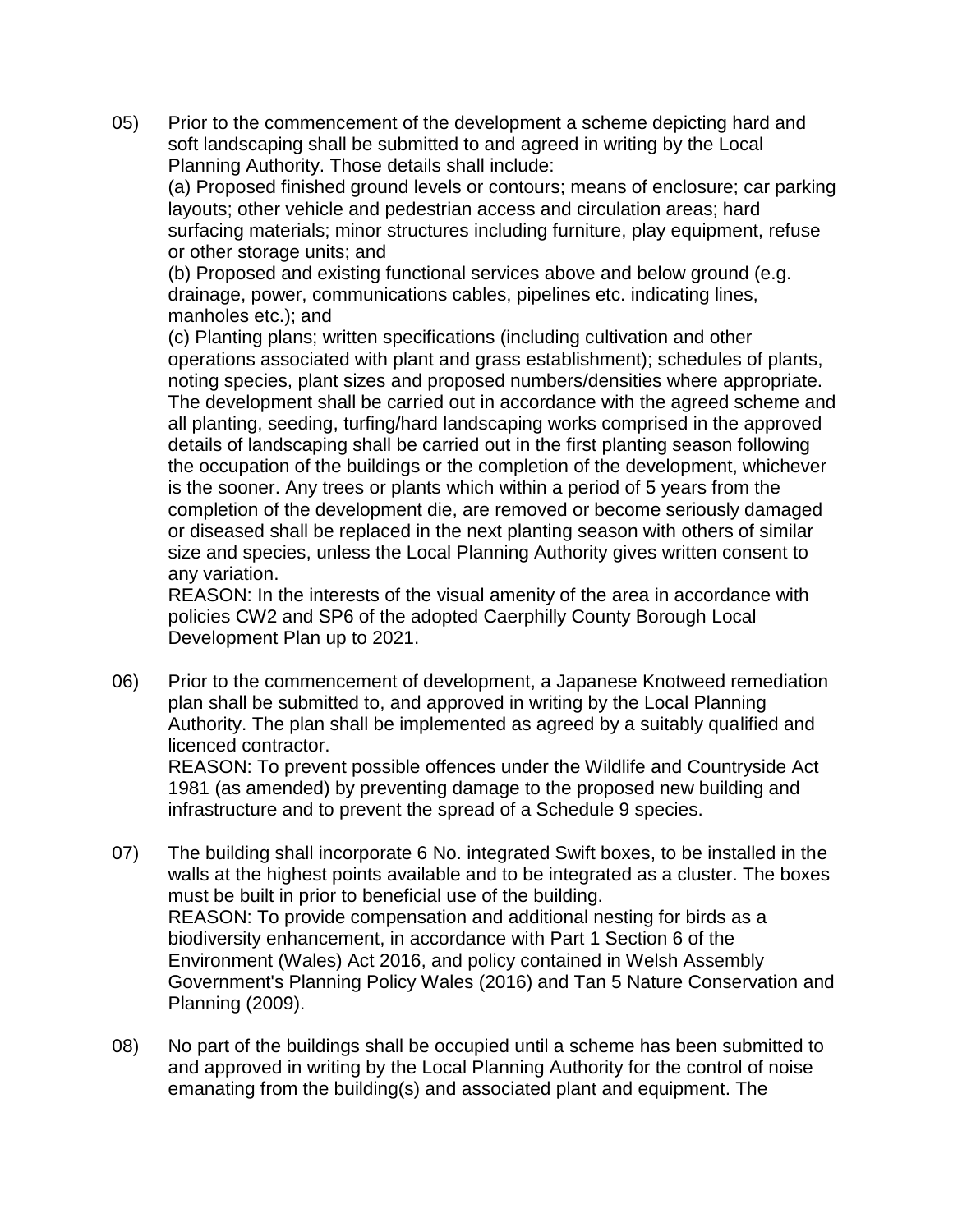measures included in the approved scheme shall be implemented prior to the first occupation of the building that they relate to and thereafter the measures shall be operated in accordance with the approved scheme unless otherwise agreed in writing by the Local Planning Authority.

REASON: In the interests of the amenities of the area in accordance with policy CW2 of the adopted Caerphilly County Borough Local Development Plan up to 2021.

09) Prior to the commencement of work on site, a method statement setting out the manner in which the existing building is going to be demolished shall be submitted to and agreed in writing with the Local Planning Authority. The demolition shall thereafter be carried out in accordance with the agreed statement unless it is varied with the written agreement of the Local Planning Authority.

REASON: To ensure that the demolition is carried out in an appropriate manner in accordance with policy CW2 of the adopted Caerphilly County Borough Local Development Plan up to 2021.

10) Prior to the commencement of the development a scheme for on-site refuse storage (including any open air storage facilities) and for waste material awaiting disposal (including details of any screening) shall be submitted to and agreed in writing by the Local Planning Authority. Such facilities shall be provided in accordance with the agreed details prior to the first occupation of the development.

REASON: In the interests of public health and the amenity of the area in accordance with policy CW2 of the adopted Caerphilly County Borough Local Development Plan up to 2021.

- 11) The retail use hereby permitted shall not be open to customers outside the following times:(a) 07.00 hours to 23.00 hours Monday to Saturday, and (b) 07.00 hours to 22.00 hours Sunday. REASON: In the interests of residential amenity.
- 12) Prior to the commencement of works on site a scheme of land and surface water drainage within the site shall be submitted to and agreed in writing by the Local Planning Authority. All works that form part of the agreed scheme shall be carried out before any part of the development to which it relates is occupied. REASON: To ensure the development is served by an appropriate means of drainage.
- 13) Prior to the construction of the external surfaces of the development hereby approved details of the materials to be used shall be submitted to and approved in writing by the Local Planning Authority. The development shall be carried out in accordance with the approved details.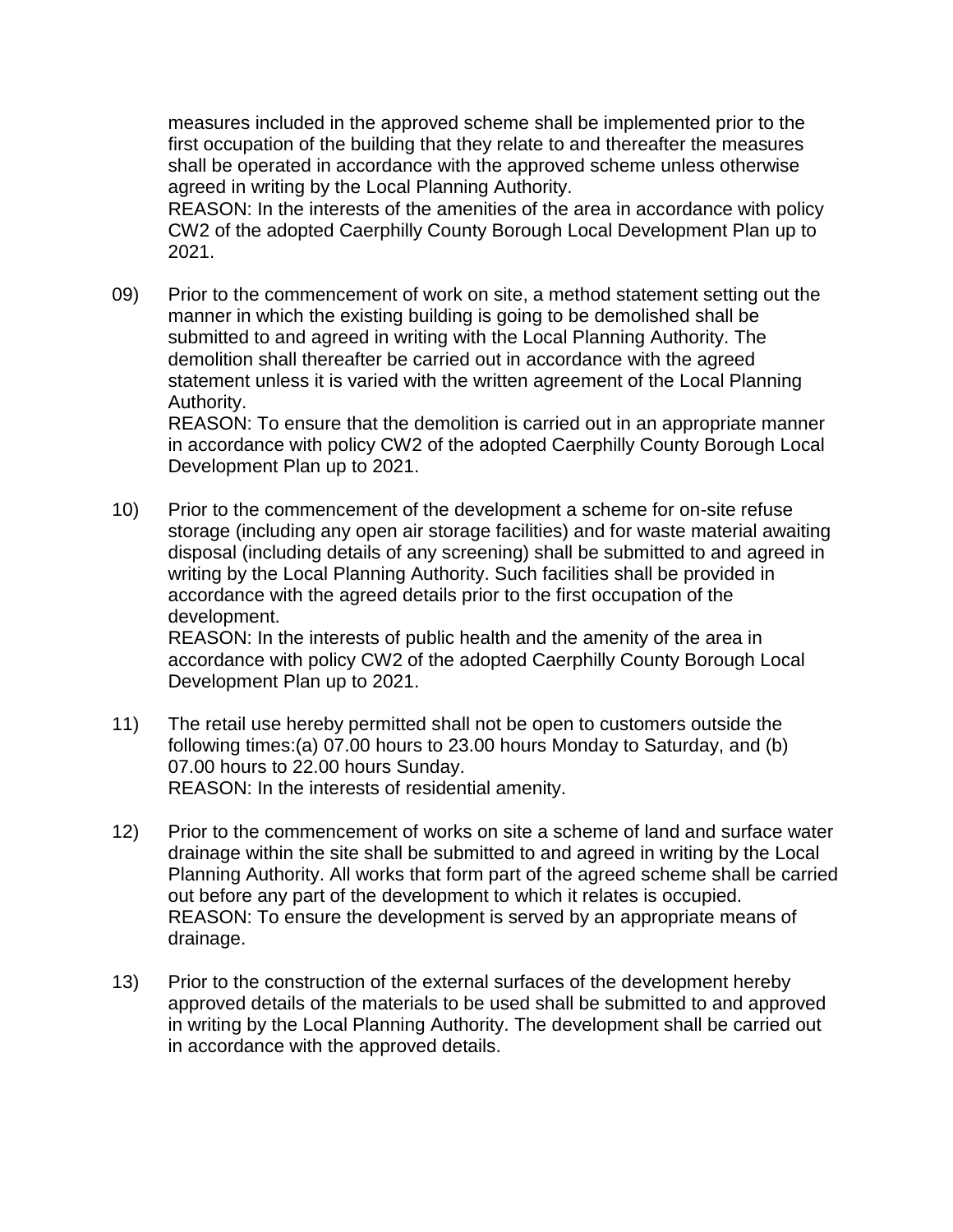REASON: In the interests of the visual amenity of the area in accordance with policy CW2 of the adopted Caerphilly County Borough Local Development Plan up to 2021.

14) In this condition a "retained tree" is an existing tree which is to be retained in accordance with the approved plans and particulars; and paragraphs (a) and (b) below shall have effect until the expiration of 5 years from the date of the occupation of the building or the commencement of use of the approved development for its permitted use.

a, No retained tree shall be cut down, uprooted or destroyed, nor shall any retained tree be pruned in any manner, be it branches, stems or roots, other than in accordance with the approved plans and particulars, without the prior written approval of the Local Planning Authority. All tree works shall be carried out in accordance with BS3998.

b, If any retained tree is cut down, uprooted, destroyed or dies, another tree shall be planted at the same place and that tree shall be of such size and species, and shall be planted at such time, as may be specified in writing by the Local Planning Authority.

REASON: In the interests of visual amenity in accordance with policies CW2 and CW6 of the adopted Caerphilly County Borough Local Development Plan up to 2021.

### Advisory Note(s)

Many species of bat depend on buildings for roosting, with each having its own preferred type of roost. Most species roost in crevices such as under ridge tiles, behind roofing felt or in cavity walls and are therefore not often seen in the roof space. Bat roosts are protected even when bats are temporarily absent because, being creatures of habit, they usually return to the same roost site every year. Bats are protected under The Conservation of Habitats and Species Regulations 2010 (as amended), which implements the EC Directive 92/43/EEC in the United Kingdom, and the Wildlife and Countryside Act 1981 (as amended). Please be advised that, if bats are discovered, all works should stop immediately and Natural Resources Wales (NRW) should be contacted for advice on any special precautions before continuing.

The proposed development lies within an area that has been defined by the Coal Authority as containing potential hazards arising from former coal mining activity at the surface or shallow depth. These hazards can include: mine entries (shafts and adits); shallow coal workings; geological features (fissures and break lines); mine gas and former surface mining sites. Although such hazards are seldom readily visible, they can often be present and problems can occur in the future, particularly as a result of new development taking place.

It is recommended that information outlining how former mining activities may affect the proposed development, along with any mitigation measures required (for example the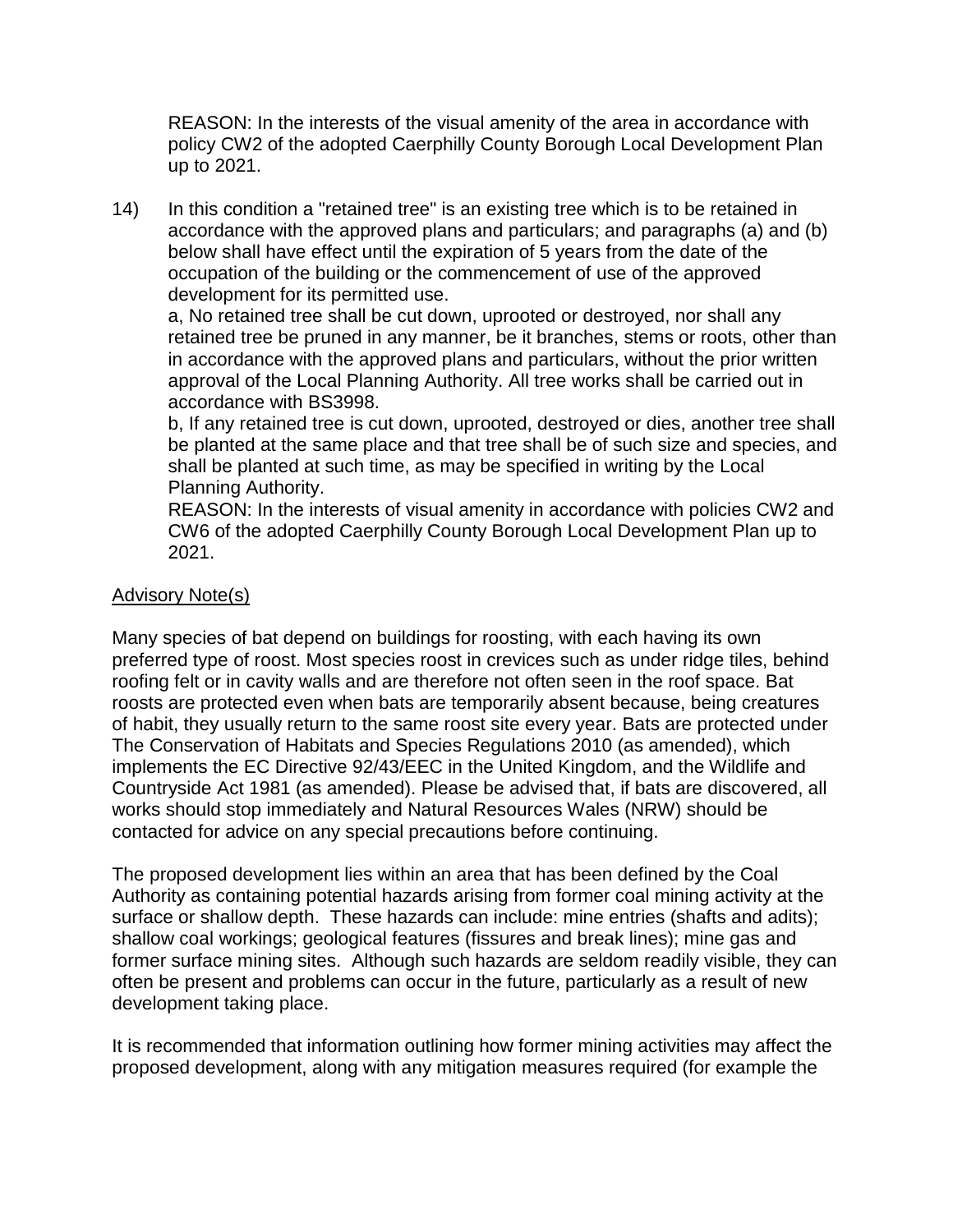need for gas protection measures within the foundations), is submitted alongside any subsequent application for Building Regulations approval (if relevant).

Any form of development over or within the influencing distance of a mine entry can be dangerous and raises significant land stability and public safety risks. As a general precautionary principle, the Coal Authority considers that the building over or within the influencing distance of a mine entry should be avoided. In exceptional circumstance where this is unavoidable, expert advice must be sought to ensure that a suitable engineering design which takes into account all the relevant safety and environmental risk factors, including mine gas and mine-water. Your attention is drawn to the Coal Authority Policy in relation to new development and mine entries available at: www.gov.uk/government/publications/building-on-or-within-the-influencing-distance-ofmine-entries

Any intrusive activities which disturb or enter any coal seams, coal mine workings or coal mine entries (shafts and adits) requires a Coal Authority Permit. Such activities could include site investigation boreholes, excavations for foundations, piling activities, other ground works and any subsequent treatment of coal mine workings and coal mine entries for ground stability purposes. Failure to obtain a Coal Authority Permit for such activities is trespass, with the potential for court action.

If any coal mining features are unexpectedly encountered during development, this should be reported immediately to the Coal Authority on 0345 762 6848. Further information is available on the Coal Authority website at: www.gov.uk/government/organisations/the-coal-authority

#### Notification of initiation of development and display of notice:

You must comply with your duties in section 71ZB (notification of initiation of development and display of notice: Wales) of the Town and Country Planning Act 1990. The duties include:

#### Notice of initiation of development:

Before beginning any development to which this planning permission relates, notice must be given to the local planning authority in the form set out in Schedule 5A to the town and Country Planning (development Management procedure) (Wales) Order 2012 or in a form substantially to the like effect. The form sets out the details which must be given to the local planning authority to comply with this duty.

#### Display of Notice:

The person carrying out the development to which this planning permission relates must display at or near the place where the development is being carried out, at all times when it is being carried out, a notice of this planning permission in the form set out in Schedule 5B to the Town and country Planning (Development Management Procedure)